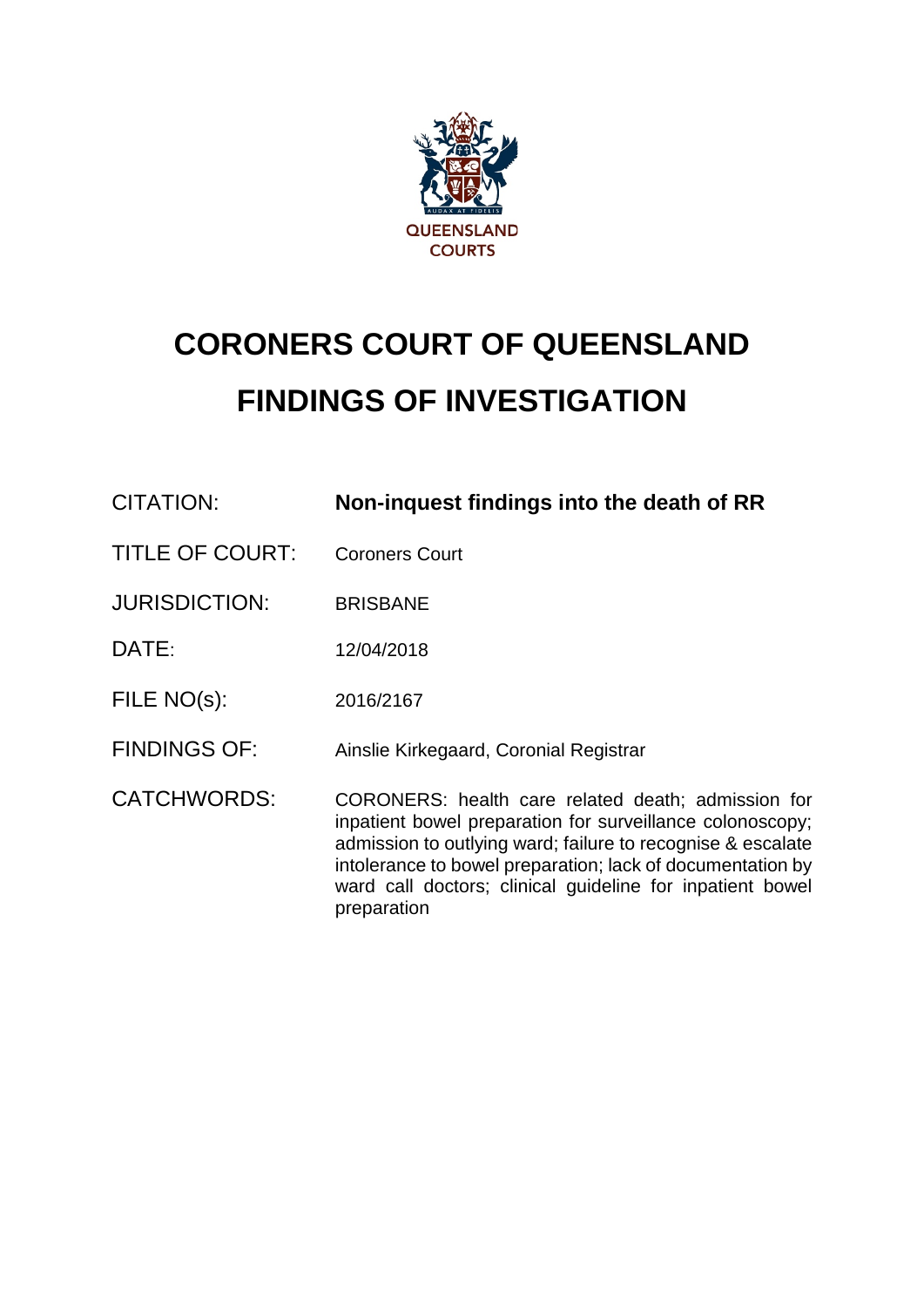# Table of Contents

| 3. Absence of nursing and medical guidelines for inpatients receiving bowel preparation     |
|---------------------------------------------------------------------------------------------|
| 4. Bowel preparation continued to be administered despite RR vomiting multiple times 4      |
|                                                                                             |
|                                                                                             |
| Statements from the Surgical Ward Call doctor, the Renal Ward Call doctor and nursing staff |
|                                                                                             |
|                                                                                             |
|                                                                                             |
|                                                                                             |
|                                                                                             |
|                                                                                             |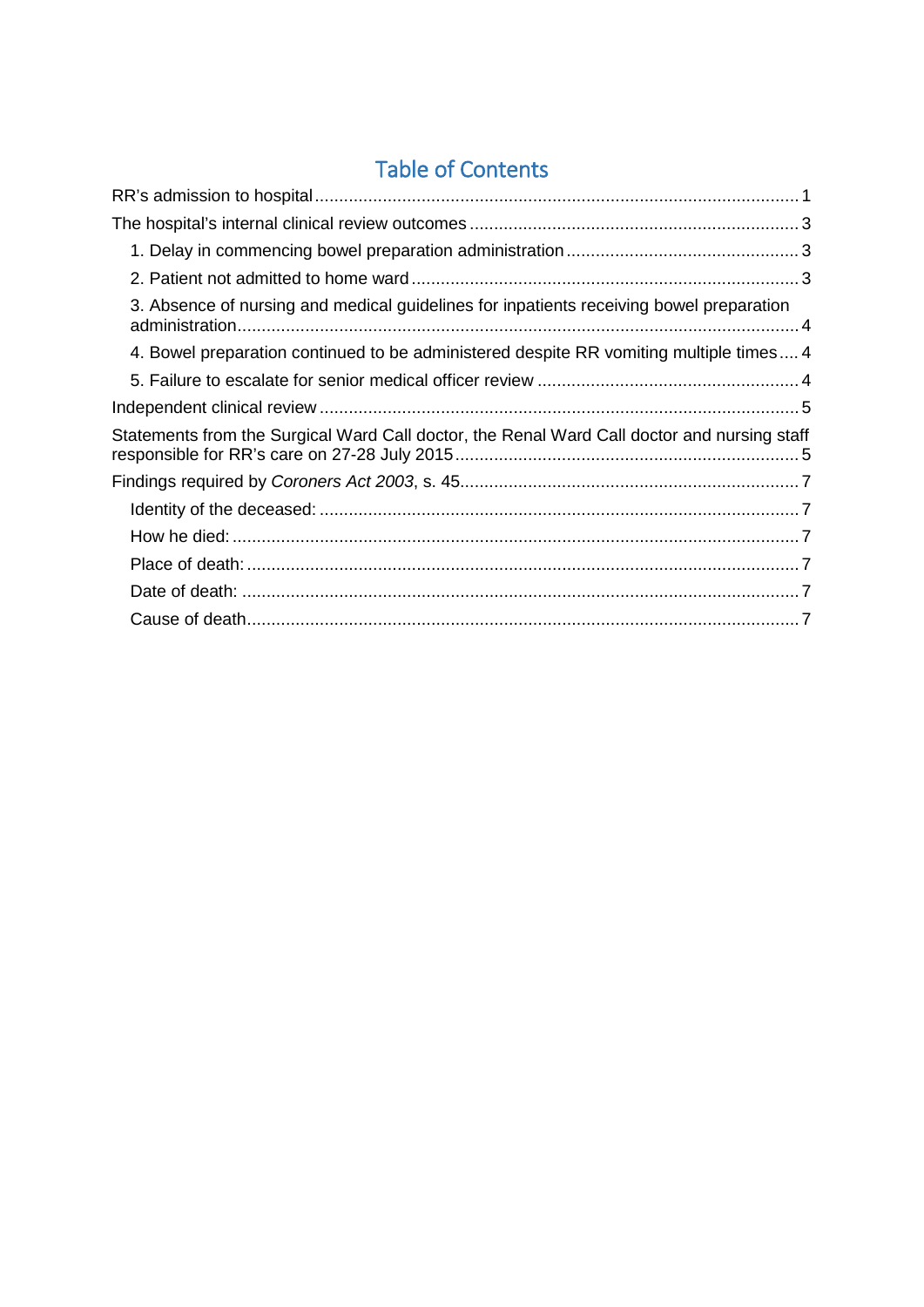RR was an 86 year old man who died at a tertiary public hospital on 29 July 2015 during admission for an elective surveillance colonoscopy and biopsy of suspected bowel cancer recurrence.

RR's death was reported to the coroner on 31 May 2016 after internal mortality review identified concerns about Mr RR's clinical management which may have contributed to the death.

#### <span id="page-2-0"></span>**RR's admission to hospital**

Review of RR's hospital records shows he had a history including adenocarcinoma of the caecum/ascending colon with subtotal colectomy 2014 and paroxysmal atrial fibrillation (untreated).

RR was to undergo colonoscopy to investigate recent abdominal pains and the finding of a palpable mass in the right lower quadrant of his abdomen. Colonoscopy is generally an outpatient procedure. However given his age and because he lived alone, RR was admitted to hospital early on 27 July 2015 for administration of bowel preparation for colonoscopy the next day.

He had pre-admission bloods taken on 22 July 2015 which indicated impaired renal function and abnormal liver function tests.

RR arrived at the hospital's Transit Care Hub at 11:30am on 27 July 2015. He was admitted by the gastroenterology intern at 1:00pm. The intern noted that RR had on and off colicky abdominal pain since the cancer was diagnosed in February 2014, which had increased over the past 2-3 days. He had a decreased appetite and nausea but no vomiting. On examination his chest was clear, heart sounds dual but irregular (he had a history of untreated atrial fibrillation), no peripheral oedema and his abdomen was soft and non-tender. His observations were respiratory rate 22, oxygen saturations 100% on room air, temperature 35.5, blood pressure 94/55 and heart rate 100 beats per minute.

There is no reference in the admission notes to the results of the pre-admission bloods or any repeated bloods prior to the bowel preparation administration.

RR was admitted to the Extended Stay Unit at 5:00pm after waiting for 6.5 hours in the Transit Care Hub. Patients admitted for routine colonoscopies are considered less acute and lower risk by the hospital's Bed Management team and were out-lied to available beds hospital-wide. The Extended Stay Unit was one such outlying ward for bowel preparation administration.

RR's observations were recorded as respiratory rate 24, oxygen saturations 98% on room air, temperature 35.9, blood pressure 125/80 and heart rate 57.

As RR was nauseous, he was given 4mg intravenous ondansetron at 5:10pm before the bowel preparation was commenced. The nursing notes document that the gastroenterology intern was informed about this; there is no note from the intern in the chart.

The bowel preparation was commenced at 5:30pm (when it had been ordered for 2:00pm). RR is noted to complain of mild abdominal pain (2-3/10 intensity) and given 5mg oxycodone (Endone, given orally) at 7:00pm.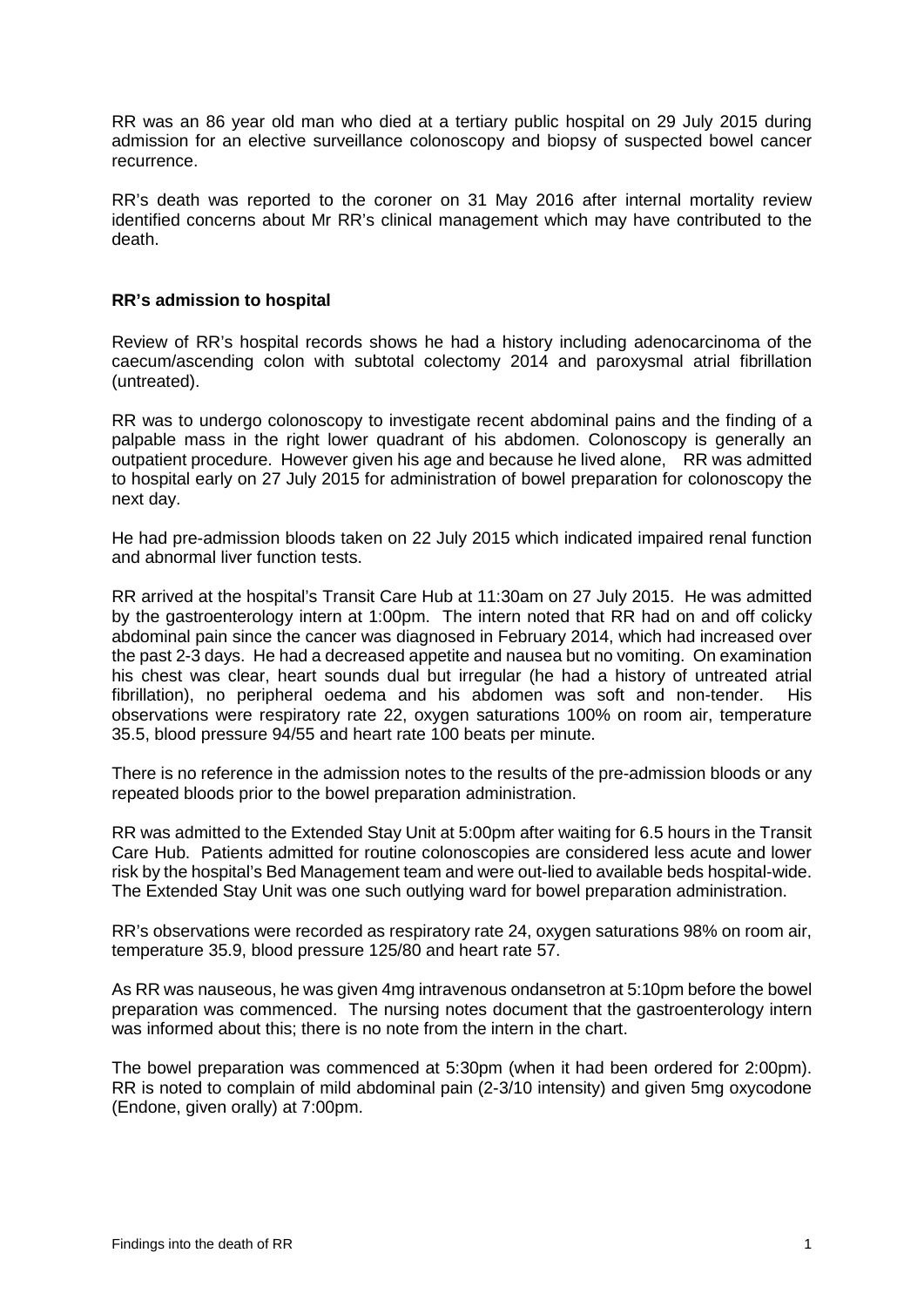Nursing staff documented that RR had had a small vomit of approximately 40ml and was given another 4mg intravenous ondansetron at 7:10pm with "minimal effect". RR also complained of pain and was given 5mg oxycodone (Endone, administered orally) which he vomited up immediately. The Surgical Ward Call doctor was notified and ordered 10mg intravenous metoclopramide (Maxolon, anti-emetic), given at 7:45pm and another 5mg oral Endone, given orally at 8:15pm and to continue with the bowel preparation. There is no medical entry in the chart regarding this intervention.

RR is noted to have opened his bowels (medium, not loose or clear) and the bowel preparation continued.

There is a note made at 1:35am that nurses had contacted Surgical Ward Call who gave a phone order for 10mg intravenous Maxolon, given at 1:45am.

RR is noted to have completed the first jug of bowel preparation at around 2:30am. He received a total of 3L and is noted to have vomited multiple times.

At 4:20am nurses documented that RR had dark coloured vomit and that Surgical Ward Call was notified and ordered 4mg intravenous ondansetron, given at 4:00am. It is noted that "*ward call rv'd [reviewed] patient. Happy with soft abdo and to notify again if any changes. Ward call viewed vomit*". This suggests that the Ward Call doctor viewed and possibly examined RR although there were no accompanying notes from the doctor to verify this.

Nursing staff documented that RR continued to vomit 'dark vomit' after being given ondansetron. A Renal Ward Call doctor was contacted and gave a phone order for a further 4mg intravenous ondansetron, given at 5:05am. It is noted that "*ward call happy that patient is not in pain*". Again there was no documentation by the ward call doctor.

At 6:50am a Renal Ward Call doctor reviewed RR noting that the Surgical Ward Call had reviewed him earlier in the evening. It was noted that to this point he had received 16mg ondansetron + 20mg Maxolon. On examination the Renal Ward Call doctor noted that RR had no abdominal pain and his nausea and vomiting were settling; his bowels had opened. Observations were documented as pulse 84, blood pressure 120/80, respiratory rate 18, abdomen soft with bowel sounds present and chest was clear. The impression was of "*nausea and vomiting settling; no acute abdomen; haemodynamically stable*".

RR was seen on the Gastroenterology ward round at 8:45am when he was noted to have a low blood pressure (94/55), pulse 70-80, high respiratory rate (36) and reduced oxygen saturations (90% on room air). He had widespread crackles on his right mid zone and lower lung fields. The impression was that he had aspiration pneumonia and bloods/chest X-ray were arranged urgently. At 9:10am he went into a rapid atrial fibrillation heart rate of 160 beats per minute. Urgent cardiology review was obtained.

RR was then transferred to the Coronary Care Unit at 11:30am and commenced on amiodarone and heparin infusion under cardiac monitoring. Chest x-ray confirmed aspiration and he was commenced on broad spectrum antibiotics (Piptaz). He was noted to develop an acute renal injury with rapid rise in creatinine and no urine output despite adequate intravenous fluid infusion. On discussion with RR and his health attorneys it was decided that he would not wish to be managed in intensive care, be defibrillated or ventilated. He was continued on intravenous fluids, appropriate antibiotics, high flow nasal oxygen and rate control measures (digoxin) for his atrial fibrillation. He died at around 7:00am the next morning, 29 July.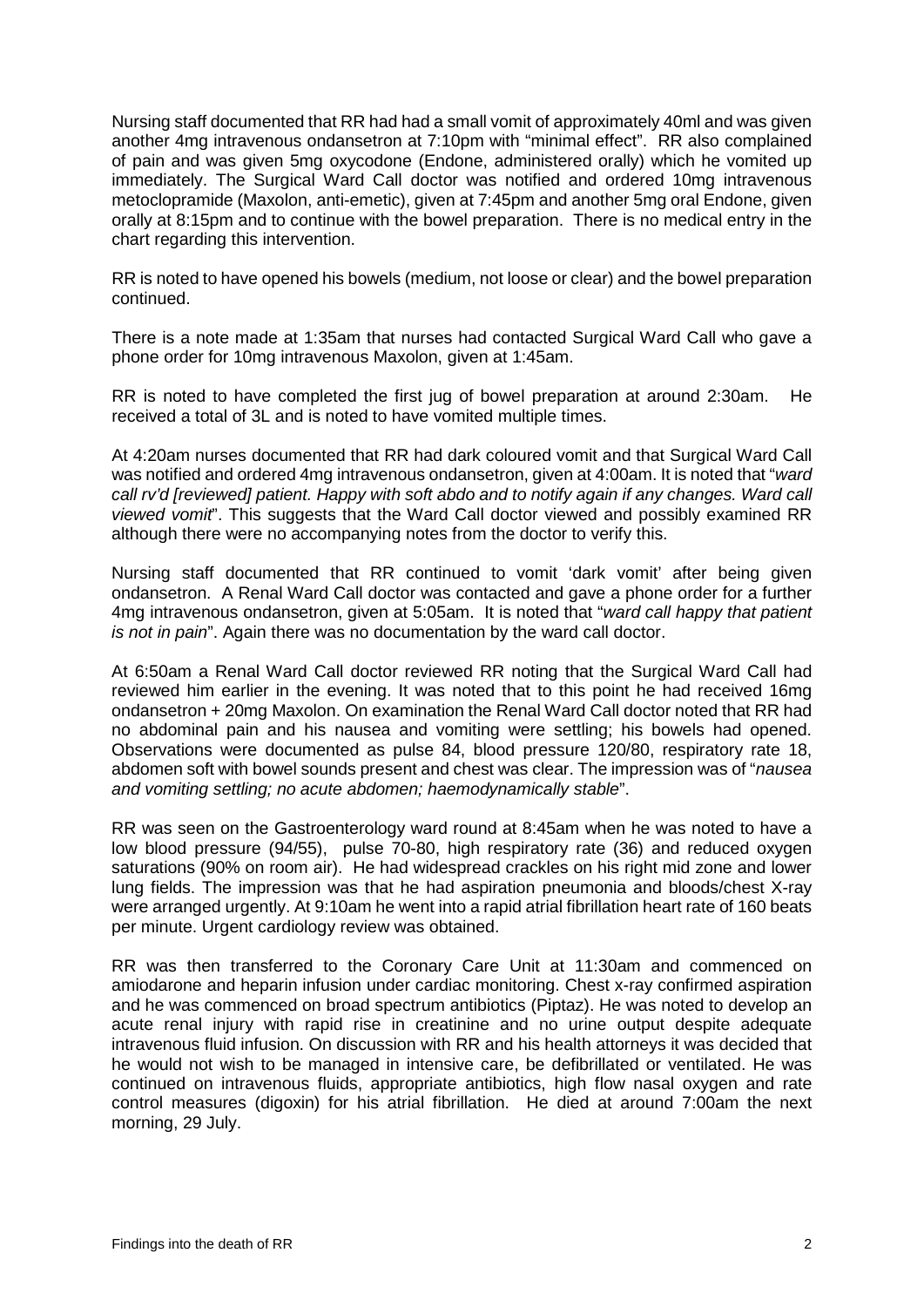The treating team issued a cause of death certificate attributing the death to aspiration pneumonia secondary to recurrent colorectal cancer, with atrial fibrillation noted as a significant contributing condition. RR's death was not reported to the coroner at this time.

#### <span id="page-4-0"></span>**The hospital's internal clinical review outcomes**

The circumstances of RR's death were initially reviewed by the hospital's Director of Cardiology who recommended review by the Gastroenterology Department. The admitting consultant gastroenterologist contributed to this process and was highly critical of RR's management by the ward call doctors overnight on 27-28 July 2015. She identified a range of issues she considered could possibly have prevented the aspiration and death including lack of appropriate and timely medical review, failure to recognise a deteriorating patient or possible signs of gut obstruction, failure to refer to a senior person such as medical registrar or gastroenterology consultant on-call and "over-the-phone" prescribing of large amounts of anti-emetic without examining the patient.

The hospital's subsequent formal clinical review identified the following contributory factors and corresponding recommendations:

# <span id="page-4-1"></span>*1. Delay in commencing bowel preparation administration*

RR remained in the Transit Care Hub for 6.5 hours, meaning his bowel preparation was not commenced until after 5:00pm.

The review team recommended a Patient Flow review of the admission process in the Transit Care Hub for patients awaiting an inpatient bed for bowel preparation administration with a view to facilitating these admissions to the inpatient unit by 3:00pm.

# <span id="page-4-2"></span>*2. Patient not admitted to home ward*

The review team acknowledged clinical evidence suggest being treated within the ward of the relevant specialty is beneficial and care outside this area may be compromised. It was noted that the hospital makes every effort to admit patients within the specialty units and efforts had been made in the past to mitigate the risk associated with being an out-lied patient. However, due to bed availability this does not always occur.

RR's bowel preparation was administered in an outlying ward by staff not familiar with administering bowel preparation.

The hospital's Bowel Preparation Quality data is reported on monthly for both inpatient and outpatient cohorts. The review team noted this data indicates patients who receive bowel preparation as outpatients were having better results for quality of preparation than the inpatient cohort. Analysis of data from July-December 2015 revealed that 78% of patients undergoing colonoscopy were outside the home ward and that preparation was done poorly in 15% of all inpatient endoscopy cases. As a result, the Endoscopy Unit were delivering inservice sessions to nursing staff hospital wide about how to ensure successful bowel preparation.

The review team identified that patients admitted for colonoscopy preparation are more complex and at greater risk of poor bowel preparation than patients taking bowel preparation at home. These patients were not routinely admitted to the home ward due to increasing patient acuity of patients in the home ward and the number of patients requiring admission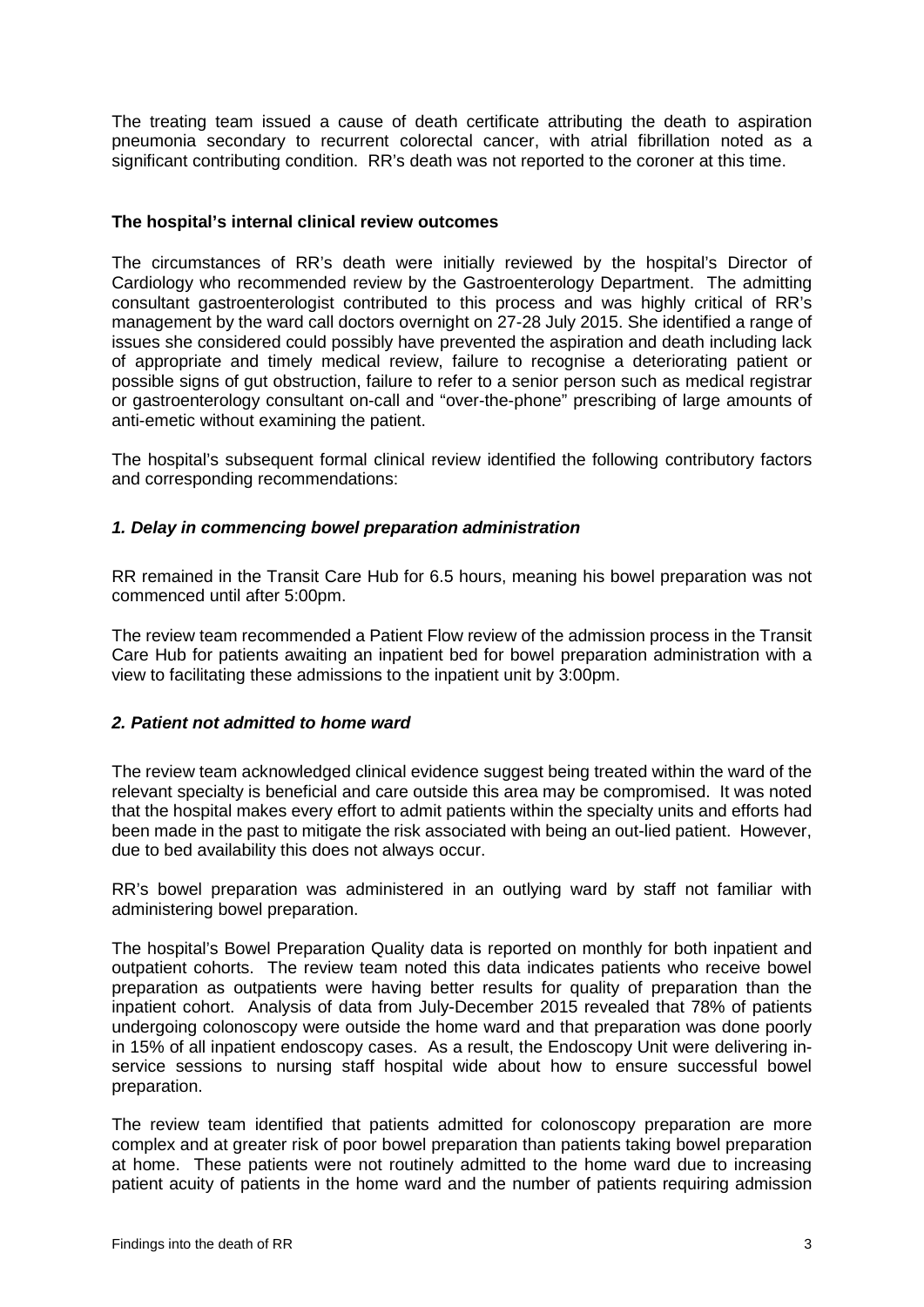under the gastroenterology team.

# <span id="page-5-0"></span>*3. Absence of nursing and medical guidelines for inpatients receiving bowel preparation administration*

At the time of the clinical review, there were no inpatient procedures available online for clinicians caring for patients receiving bowel preparation outlining the risks and expected pathway.

At the time of RR's admission, patients received written information which was kept with them pre-and post-procedure. It was not clear whether RR's patient education material was with him at the time.

The review team recommended the development of a clinical guideline for the inpatient administration of colonoscopy bowel preparation, to incorporate an escalation process when administration deviated from the expected pathway.

I have since been provided with a copy of the hospital's guideline for Patient Bowel Preparation Prior to Colonoscopy. This document helps clinicians identify types of patients who may require specific monitoring or variation of care while receiving bowel preparation; sets out the risks and precautions; clearly defines the responsibilities of medical officers and nursing staff; and sets out the steps nursing staff are to take if a patient is not tolerating the bowel preparation – these include seeking medical advice by notifying the gastroenterology registrar or Renal Ward Call and stopping the administration for 30 minutes if the patient develops severe pain.

# <span id="page-5-1"></span>*4. Bowel preparation continued to be administered despite RR vomiting multiple times*

The review team identified that Ward Call resident doctors were contacted five times from the time of RR's admission to the Extended Stay Unit at 5:00pm on 27 July to 6:50am the following morning. Four different resident doctors were contacted overnight by the nursing staff about RR's nausea and vomiting. There was no documentation for two of these resident reviews in the progress notes, rather the reviews were identified by nursing documentation and medication prescriptions.

RR continued to vomit despite receiving anti-emetics yet the bowel preparation continued. Administration was not ceased when RR showed signs of intolerance and nor was he identified as being at risk of aspiration.

# <span id="page-5-2"></span>*5. Failure to escalate for senior medical officer review*

RR's condition was not escalated to a senior medical officer despite his deviation from the expected pathway.

The review team acknowledged that failure to escalate clinical deterioration had already been identified as an area for improvement within the hospital with targeted education being delivered to interns on the appropriate actions to take when a patient is not following a normal course or deviates from planned course.

The review also identified several sets of observations which should have but did not trigger appropriate actions. RR's low blood pressure (94/55) and his elevated heart rate (109) on admission should have triggered increased frequency of observations and notification to the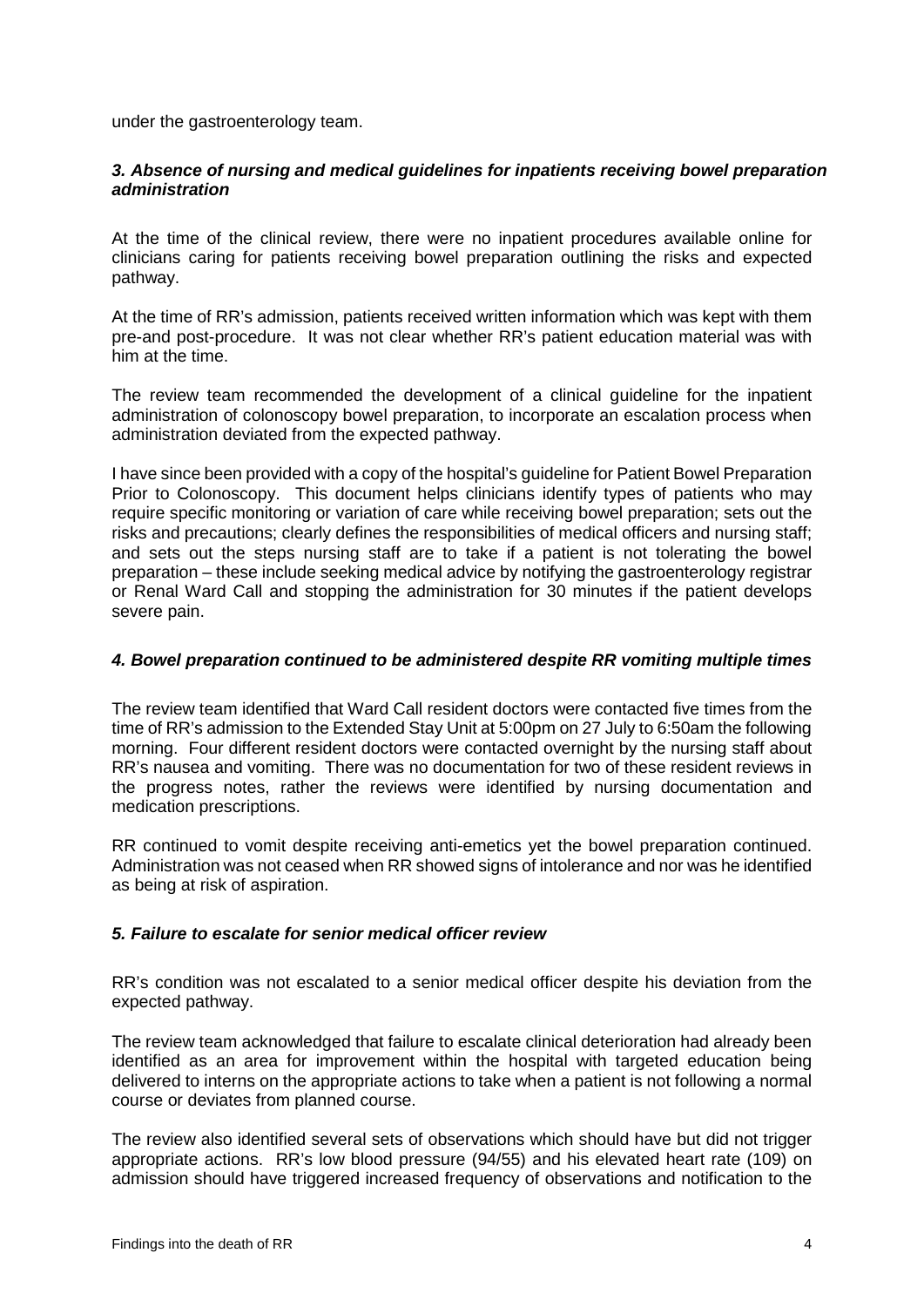treating team during his stay in the Transit Care Hub. Two of the sets of observations taken between 8:40am and 9:00am on 28 July met Rapid Response Team code criteria but no Code Blue was called.

The review team noted that the alert system for deteriorating patients that was at that time part of the paper observation chart now forms part of the hospital's electronic medical record. This system operates to generate an alert on the screen when a patient's vital signs fall outside the pre-set thresholds and is only removed when the observations fall into normal range. This is supplemented by a pop-up alert indicating a code red alert or a code yellow alert. The review team noted online education has been provided to all clinicians outlining the alerts, actions to take and altering the call criteria appropriately.

#### <span id="page-6-0"></span>**Independent clinical review**

I arranged for an independent doctor from the Department of Health Clinical Forensic Medicine Unit to review the patient record and advise whether there may have been an opportunity to have prevented RR's death.

The reviewing doctor advised if the examination performed at 6:50am on 28 July is accepted as correct, then there was no real reason to suspect that RR had developed a gut obstruction or possible aspiration. This is the only objective evidence available – however, the reviewing doctor was concerned that the examination results seemed a bit incongruous with events preceding it and the catastrophic events some two hours later and beyond.

Once RR was assessed on the gastroenterology ward round at 8:45am that morning, the diagnosis was established and mechanisms put in place to address possible aspiration. The reviewing doctor had no concerns regarding treatment thereafter which was swift and appropriate.

#### <span id="page-6-1"></span>**Statements from the Surgical Ward Call doctor, the Renal Ward Call doctor and nursing staff responsible for RR's care on 27-28 July 2015**

I sought statements from the medical officers and nurses involved in RR's care over 27-28 July which provided some further clarity about his management over this period.

RR was reviewed by the gastroenterology intern on admission. She performed a routine examination and charted him for bowel preparation as per the clinical protocol, as well as routine "as needed" analgesia and anti-emetics.

The gastroenterology team were aware of his abdominal pain and nausea, prior to the administration of the bowel prep. RR received 4mg intravenous ondansetron for nausea at 5:10pm. His nausea and vomiting stopped at 5:30pm and he received magnesium citrate dissolved in 250ml and three Bisacodyl tablets.

At 6:00pm, he was commenced on Glycoprep dissolved in 3L which he finished taking overnight.

He was given 5mg Endone for pain at 7:00pm but he vomited it immediately and was then given 4mg intravenous ondansetron for the vomiting. RR continued to experience nausea and pain.

The intern was contacted by a nurse several hours after admission and told RR was experiencing some nausea but was otherwise well. The intern asked that he be given the ondansetron she charted on admission to help settle his nausea. He was given 8mg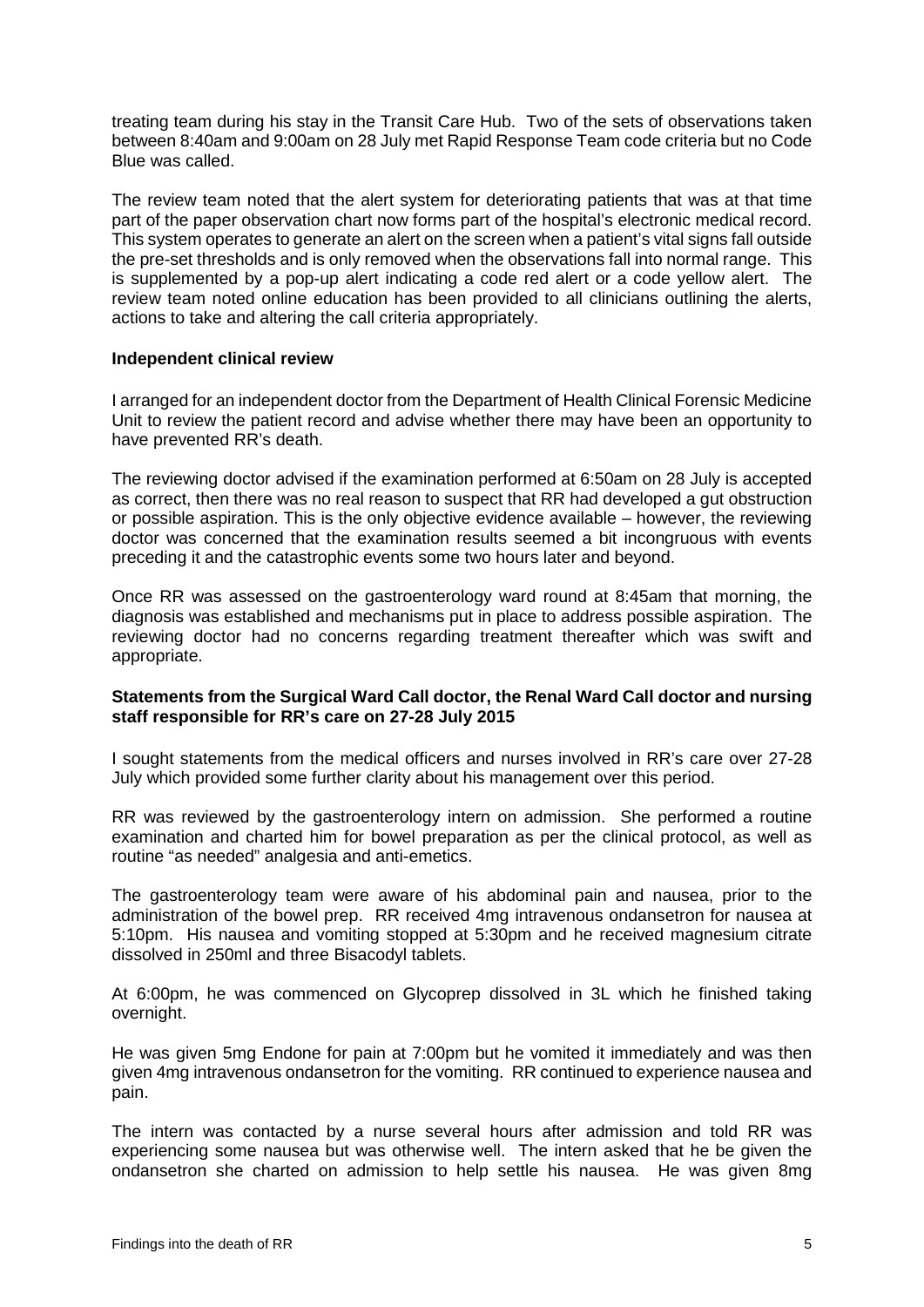ondansetron (intravenously) and 5mg endone as result. The intern did not attend and examine him as the information she was given suggested he was stable at that time. She had no further involvement in RR's care.

Dr F was rostered on Surgical Ward Call on the evening of 27 July 2015. He was contacted by nursing staff while he was in the Surgical Care Unit and asked to review RR for abdominal pain and one episode of vomiting. Dr F said he examined RR briefly noting his abdomen was not distended and he was opening his bowels. He was not febrile and had no oxygen desaturations. Dr F prescribed 10mg Maxolon as RR had already received 8mg ondansetron, and a further 5mg endone. He said he did not document his examination of RR due to "*significant time pressures of the Surgical Ward Call role*". He said he told nursing staff that as a gastroenterology patient RR should be covered by Renal Ward Call. Dr F states he had no further involvement in RR's care.

RR continued to have nausea and vomiting overnight prompting the nurses to notify Night Surgical Ward Call who ordered a further 10mg metoclopramide and 4mg ondansetron.

The nurse responsible for RR's care on the night shift recalls obtaining a phone order from a medical officer at around 1:35am and although she could not recall exact times, said a medical officer was contacted a further two times during the night shift. The nurse's documentation indicated the medical officer she spoke with was aware of RR's vomiting and approved the administration of anti-emetics.

It is not known which Ward Call doctors, other than Dr F, were contacted overnight.

Nursing staff contacted the Renal Ward Call doctor, Dr W, at around 5:00am on 28 July and told her RR was still feeling nausea and vomiting. Dr W advised the nursing staff to give him another 4mg ondansetron and that she would attend to review him.

Dr W reviewed RR at around 6:50am at which time he told her his nausea and vomiting were settling down. He had opened his bowels overnight. She said he denied having any abdominal pain, cardiorespiratory symptoms or urinary symptoms. His vital signs were noted be stable and his cardiorespiratory examination was unremarkable suggesting he was hemodynamically stable. Dr W was satisfied he showed no features of an acute abdomen and although he had significant nausea and vomiting overnight, it was settling. Dr W advised the nursing staff to give RR more anti-emetics if he had further nausea and vomiting. She also ordered bloods and urine tests. These samples were collected at 7:15am.

The blood test results became available at around 8:00am by which time the gastroenterology team were available and notified of RR's renal function (acute kidney injury).

The Director of Gastroenterology provided a statement which helpfully explained the risks associated with bowel preparation and measures taken by the hospital to address them.

He explained that the department's audit of the severity of gastrointestinal symptoms occurring during bowel preparation demonstrated that abdominal symptoms were reported by 69% of patients suggesting that some degree of symptoms (such as nausea or fullness) are 'normal' when the bowel preparation is consumed. The audit also demonstrated a significant association between the intensity or number of symptoms reported and the bowel preparation outcome, namely patients who had good quality bowel preparation had significantly more severe abdominal symptoms.

As noted by the clinical review, the data shows that patients requiring inpatient bowel preparations had overall poorer quality bowel preparation, this being found to be due to specific medications, for example opioidergic medications, being risk factors for poor bowel